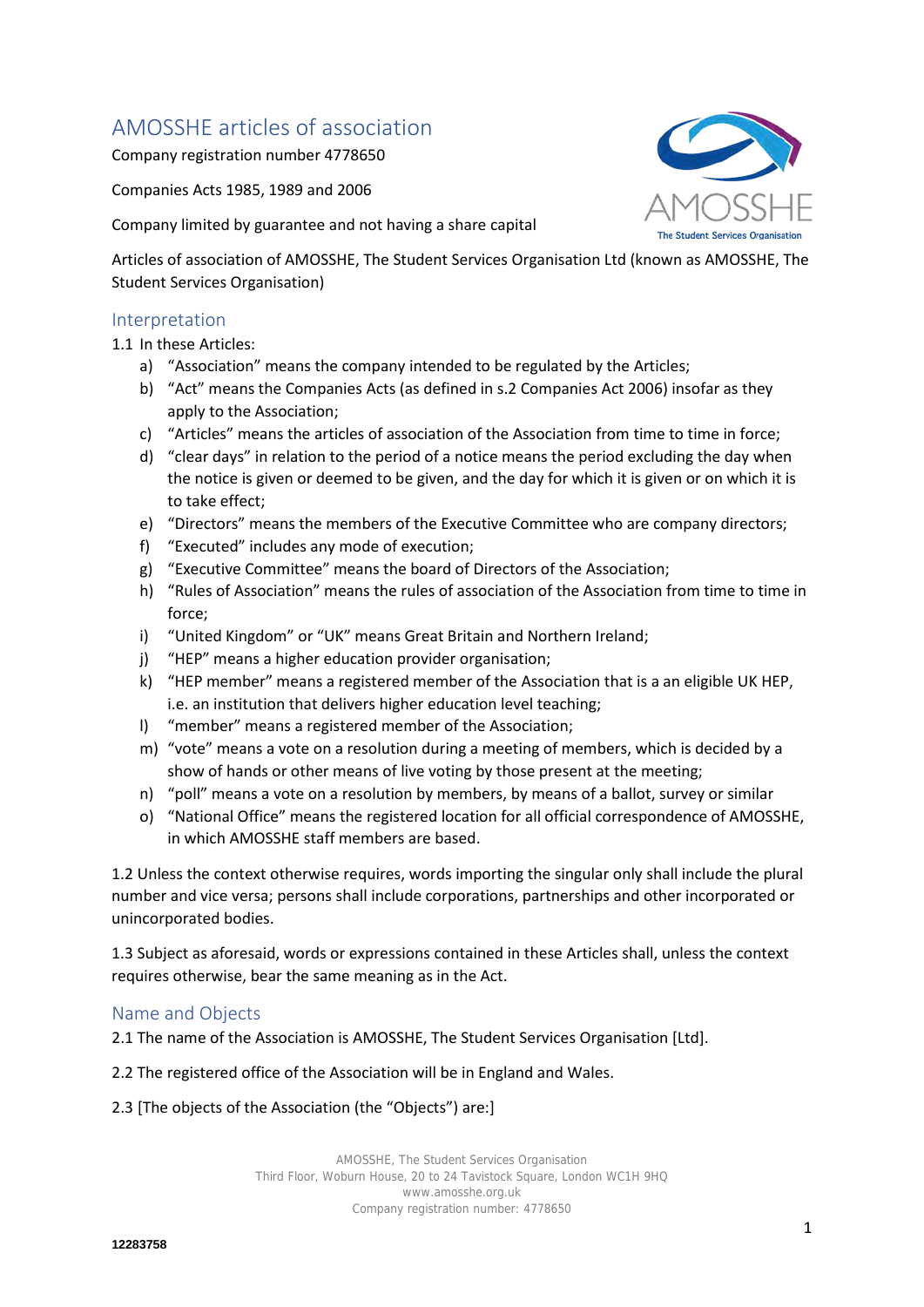The Association exists to foster professional expertise across all areas of the student experience and services that support students in higher education. All organisations and individuals associated with membership of the Association should be engaged in some aspects of the Student Services profession, either currently or as the main focus of their previous career.

#### Powers

2.1 The Association has the following powers, which may be used only to promote the Objects:

#### *General activities*

- a) to invite and receive grants or other contributions and raise funds in any way, including by carrying out a trade, without prejudice to the Association having the right to refuse as it sees fit any gift or contribution;
- b) to enter into contracts;
- c) to provide grants, awards or materials in kind and to provide or procure the provision of services, education, training, consultancy, advice or support;
- d) to promote or undertake study or research and disseminate the useful results of such research;
- e) to produce, print and publish anything in or on any media;
- f) to promote and advertise the Association's activities and to seek to influence public opinion and policy and regulation implemented or proposed to be implemented by government or statutory authorities or other public bodies by undertaking campaigning;
- g) to incorporate subsidiary companies to carry on any trade;
- h) to establish, support, federate with or join or amalgamate with any companies, institutions, trusts, societies or associations;
- i) to co-operate and enter into any arrangements with any governments, authorities or any person, company or association;
- j) to insure any risks arising from the Association's activities;
- k) to purchase indemnity insurance for the Directors;
- l) to support, undertake and administer any charitable or other trust;
- m) to give or receive guarantees or indemnities;

#### *Staff, agents and advisers*

- n) to employ and pay any employees and other staff, consultants, agents and advisers;
- o) to make provision for the payment of pensions and other benefits to or on behalf of employees and their dependants;

#### *Acquisition, management and disposal of property and assets*

- p) to buy, take on lease, share, hire or otherwise acquire property of any sort;
- q) to sell, lease or otherwise dispose of all or any part of the property belonging to the Association;
- r) to borrow money and to charge the whole or any part of the property belonging to the Association;
- s) to construct, alter, provide, manage, maintain, furnish and fit with all the necessary furniture and other equipment any buildings and any other premises or structures or land;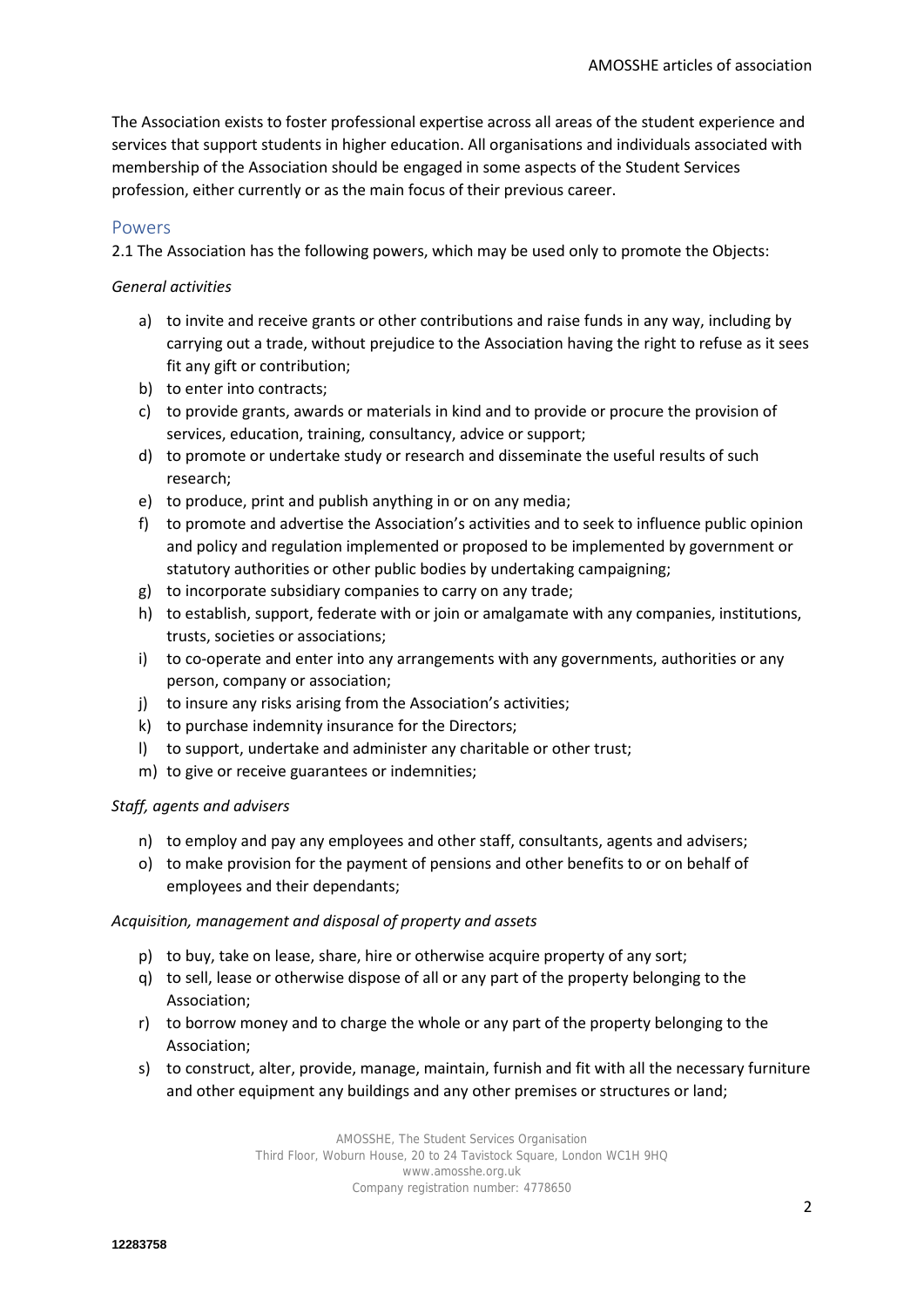#### *Investments*

- t) to invest and deal with the funds of the Association not immediately required for its operations in any investments, securities or properties;
- u) to arrange for investments and other property of the Association to be held in the name of a nominee company acting under the control of the Directors or of a financial expert acting under their instructions and to pay any reasonable fee required;

### *Banking*

v) to open and operate bank accounts and other banking facilities including by using internet banking or other electronic authentication methods; and

#### *Other powers*

w) to do anything else within the law which promotes or helps to promote the Objects.

# Membership

3.1 The subscribers to the memorandum when the Association was formed and such other persons admitted to membership in accordance with the Articles and Rules of Association are the members.

3.2 The Directors shall have full power and discretion to determine whether membership of the Association shall be granted to any applicant and shall not be required to give any reasons for their decision. The Directors may admit applicants to different classes of membership and may recognise one or more classes of associate members (who are not company members for the purposes of the Act) and may give different rights and apply different rates of subscription to different members. All members must pay the subscriptions (if any) that the Directors determine from time to time.

3.3 Any eligible UK HEP may apply for institutional membership. An eligible HEP is an institution that delivers higher education level teaching. UK HEP members are the company members for the purposes of the Act and have full voting rights.

3.4 The Directors may admit other organisations and individuals, including organisations that do not meet eligibility criteria contained in Article 3.3 above, and organisations and individuals from abroad, as professional affiliate or international members. The Directors may also admit persons whom they consider fit as honorary members. [These classes of members are associate members and are not company members for the purposes of the Act.]

3.5 Every UK HEP member has the right to appoint one individual as lead representative to receive notices and attend, speak and vote (and appoint a proxy to vote) at general meetings of the Association on behalf of the HEP member. HEP members may (in accordance with the Rules of Association) appoint additional named representatives to receive notices and attend and speak at meetings of the Association on behalf of the HEP member, but such additional representatives do not have the right to vote (or appoint a proxy to vote).

3.6 Members who are not UK HEP members are entitled to receive notices and attend meetings but not to vote.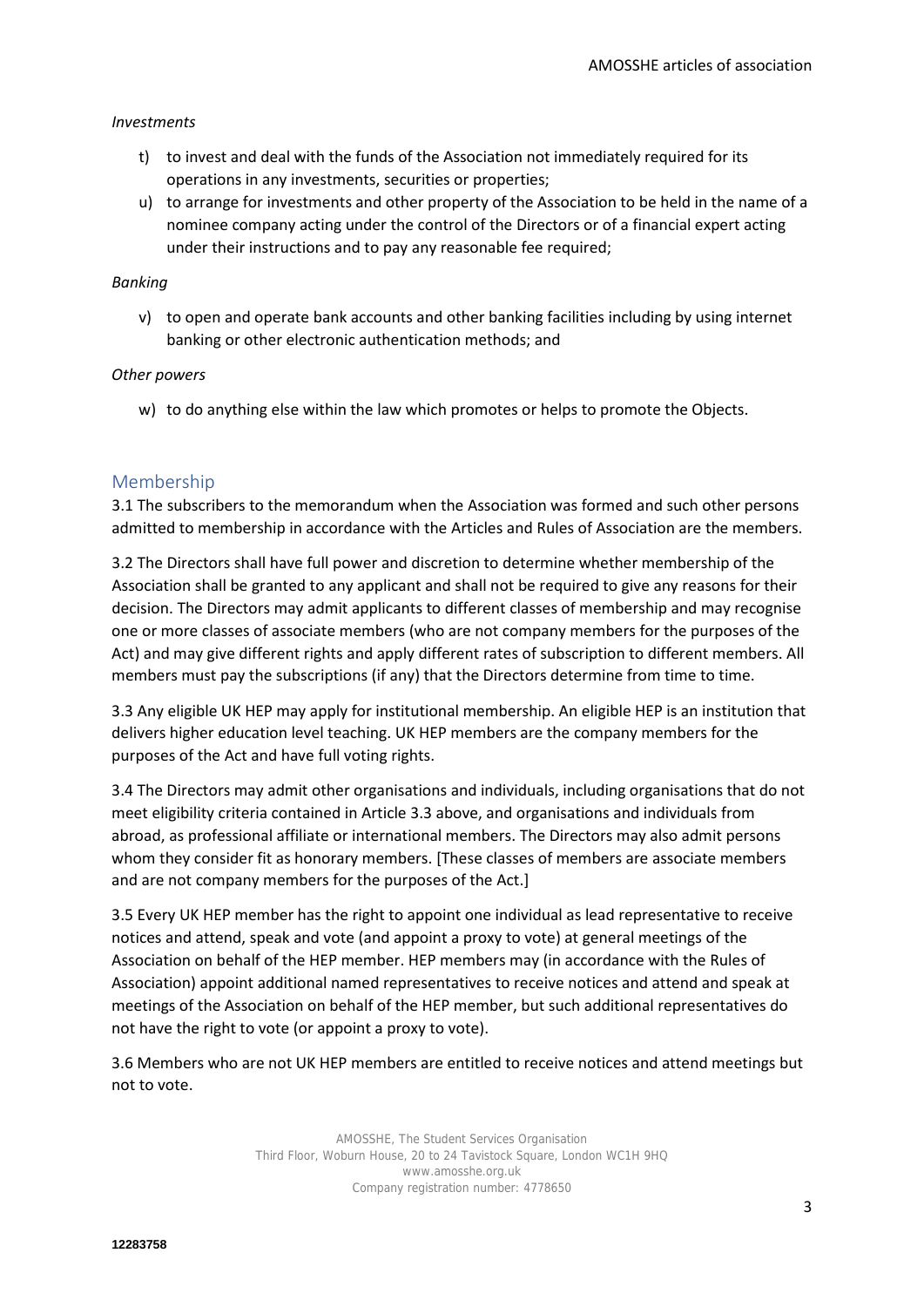# Termination of membership

4.1 Any member may resign their membership by giving written notice to the National Office.

4.2 The Directors may terminate the membership of any member if:

- a) the member is in arrears with the payment of monies due for three months or more; or
- b) after due deliberation and consultation, the Directors consider it to be in the best interests of the Association.

4.3 The Directors may re-classify the membership of a member that ceases to fulfil the eligibility criteria contained in Article 3.3 above, or as determined by the Directors.

3.4 Any previous member shall remain liable for any monies due to the Association at the time when they cease to be a member.

# General meetings

5.1 The Directors may call general meetings and, at the request of UK HEP members pursuant to the provisions of the Act, shall forthwith proceed to convene a general meeting following receipt a valid request. The Directors must give notice of the meeting within 21 days of receiving a valid request under the Act and the meeting must be held no later than 28 days after the date of the notice. If there are not within the United Kingdom sufficient Directors to call a general meeting, any Director or any member with voting rights may call a general meeting.

5.2 The Association need not but may hold an annual general meeting in addition to any other general meeting in every calendar year. If held, the annual general meeting must be specified as such in the notices calling it.

# Notice of general meetings

6.1 All general meetings shall be called by at least fourteen clear days' notice. The notice shall specify the time and place (unless it is a virtual meeting) of the meeting and the general nature of the business to be transacted. Subject to the provisions of the Articles and to any restrictions imposed on any class of membership, the notice shall be given to all the members and to the Directors and to the Association's auditors.

6.2 The accidental omission to give notice of a meeting to, or the non-receipt of notice of a meeting by, any person entitled to receive notice shall not invalidate the proceedings at that meeting.

# Proceedings at general meetings

7.1 No business shall be transacted at any meeting unless a quorum is present. 25 UK HEP members or their proxies entitled to vote upon the business to be transacted at the meeting shall be a quorum. If a virtual general meeting is held or members are given the option to access a general meeting electronically, a person shall also be considered present if they have electronically accessed the meeting, are able to hear the chair of the meeting speak and (in the case of HEP members) have the ability to vote on any resolutions at the meeting.

7.2 If such a quorum is not present within half an hour from the time appointed for the meeting, or if during a meeting such a quorum ceases to be present, the meeting shall stand adjourned to such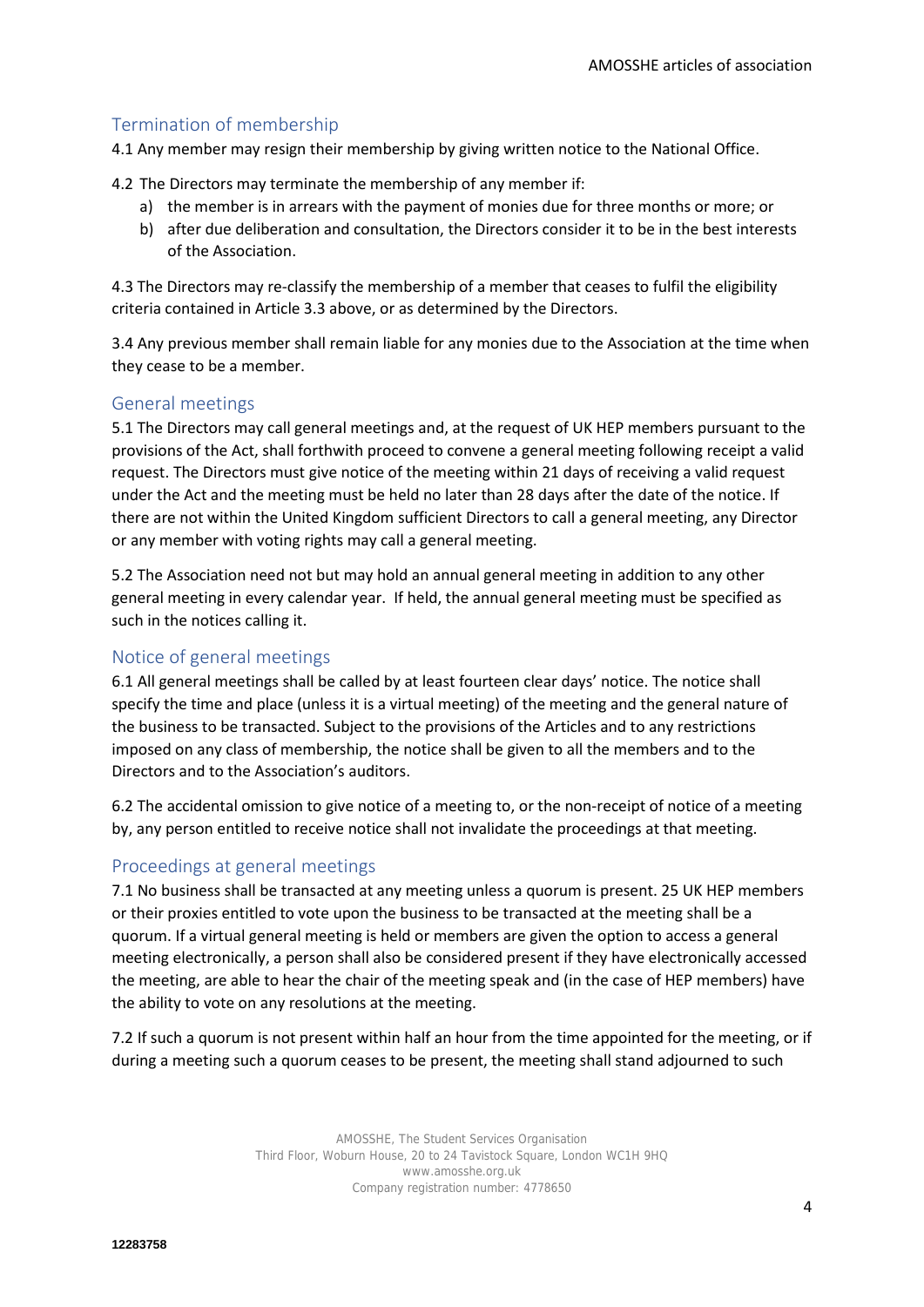time and place (or in the case of a virtual meeting, electronic platform) as the Directors may determine.

7.3 The chair of the Executive Committee (or in their absence some other Director nominated by the Directors) shall preside as chair of the meeting, but if neither are present within fifteen minutes after the time appointed for holding the meeting and willing to act, the Directors present shall elect one of their number to be chair and, if there is only one Director present and willing to act, they shall be chair.

7.4 If no Director is willing to act as chair, or if no Director is present within fifteen minutes after the time appointed for holding the meeting, the members present and entitled to vote shall choose one of their number to be chair.

7.5 The chair may, with the consent of a meeting at which a quorum is present (and shall if so directed by the meeting), adjourn the meeting from time to time and from place to place (or in the case of a virtual meeting, make new electronic arrangements), but no business shall be transacted at an adjourned meeting other than business that might properly have been transacted at the meeting had the adjournment not taken place. When a meeting is adjourned for fourteen days or more, at least seven clear days' notice shall be given, specifying the time and place (or in the case of a virtual meeting, electronic platform) of the adjourned meeting and the general nature of the business to be transacted. Otherwise it shall not be necessary to give any such notice.

7.6 A resolution put to the vote of a meeting shall be decided on a show of hands or other means of live voting, unless:

- a) before, or on the declaration of the result of the show of hands, a poll is duly demanded, and subject to the provisions of the Act, a poll may be demanded:
	- 1) by the chair of the meeting, or
	- 2) by at least two members having the right to vote at the meeting; and a demand by a person as proxy for a member shall be the same as a demand by the member; or
- b) the meeting is a virtual or hybrid meeting, in which case Article 6A.5 shall apply.

7.7 Unless a poll is duly demanded (or in the case of a virtual or hybrid meeting, held), a declaration by the chair of the meeting that a resolution has been carried or carried unanimously, or by a particular majority, or lost, or not carried by a particular majority, and an entry to that effect in the minutes of the meeting, shall be conclusive evidence of the fact without proof of the number or proportion of the votes recorded in favour of or against the resolution.

7.8 The demand for a poll may, before the poll is taken, be withdrawn; but only with the consent of the chair, and a demand so withdrawn shall not be taken to have invalidated the result of a show of hands declared before the demand was made.

7.9 A poll shall be taken as the chair directs and they may appoint scrutineers (who need not be members) and fix a time and place (or electronic platform) for declaring the result of the poll. The result of the poll shall be deemed to be the resolution of the meeting at which the poll was demanded.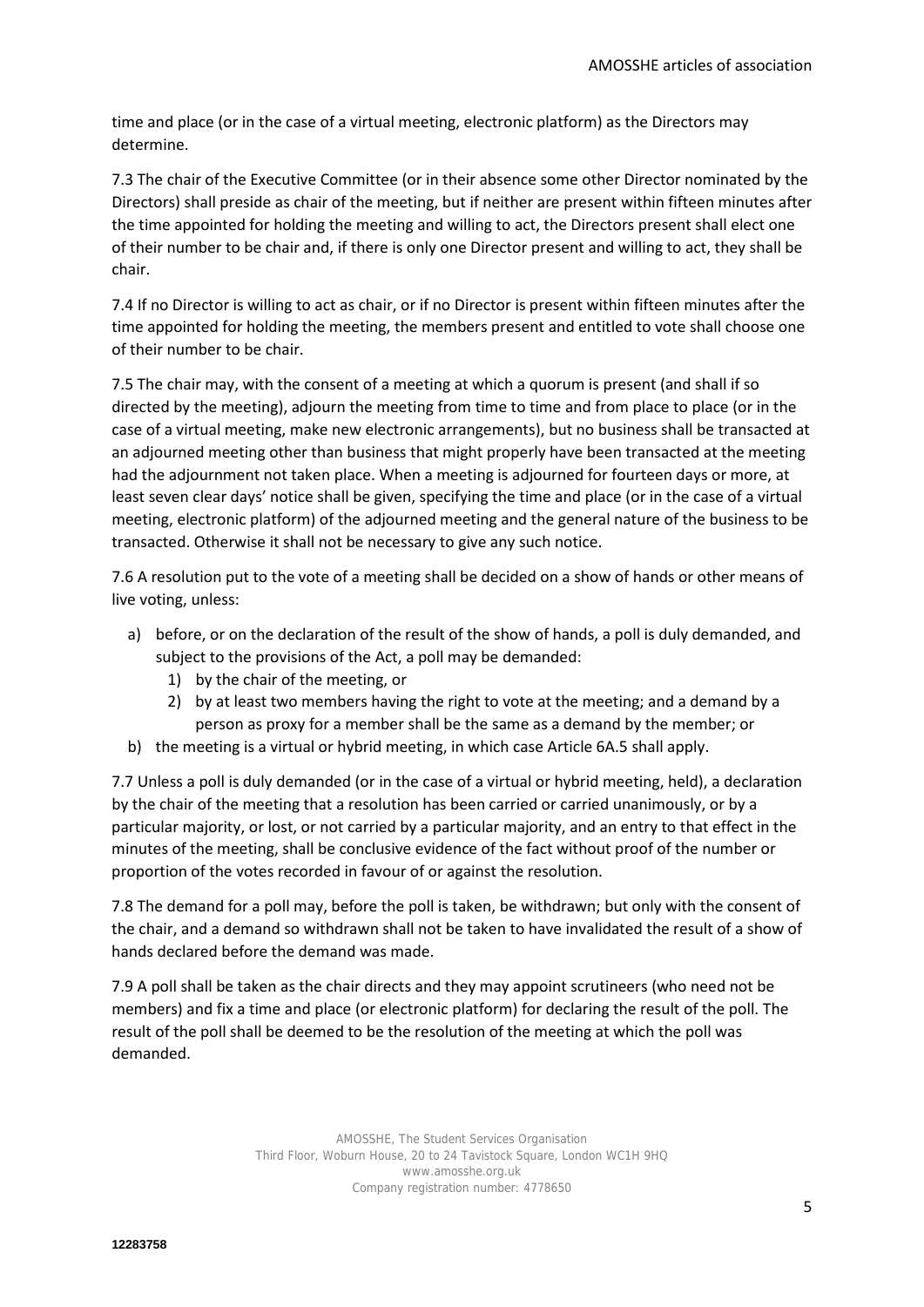7.10 In the case of an equality of votes, whether on a show of hands or on a poll, the chair of the meeting shall be entitled to a casting vote in addition to any other vote they may have.

7.11 A poll demanded on the election of a chair or on a question of adjournment shall be taken forthwith. A poll demanded on any other question shall be taken either forthwith or at such time and place (or electronic platform) as the chair directs, not being more than thirty days after the poll is demanded. The demand for a poll shall not prevent the continuance of a meeting for the transaction of any business other than the question on which the poll was demanded. If a poll is demanded before the declaration of the result of a show of hands, and the demand is duly withdrawn, the meeting shall continue as if the demand had not been made.

7.12 No notice need be given of a poll not taken forthwith, if the time and place at which it is to be taken are announced at the meeting at which it is demanded. In any other case at least seven clear days' notice shall be given specifying the time and place (or electronic platform) at which the poll is to be taken.

7.13 Except in the case of a resolution to remove a Director or the auditors before the expiry of their term, HEP members may pass a written resolution without a meeting being held, provided that:

- a) it is in writing;
- b) a copy of the proposed resolution has been sent to every eligible HEP member;
- c) in the case of a special resolution it must be stated on the resolution that it is a special resolution, and it must be Executed by at least 75 per cent. of HEP members (or their duly authorised representatives);
- d) in the case of an ordinary resolution it must be Executed by a majority of HEP members (or their duly authorised representatives); and
- e) it is contained in a document which has been received at the National Office within the period of 28 days beginning with the circulation date.

7.14 A written resolution may consist of two or more documents in identical form Executed by HEP members and is passed when the required majority of eligible HEP members have signified their agreement to it.

# Virtual and Hybrid General Meetings

8.1 The Directors may decide to a hold a general meeting either as a physical meeting, a virtual meeting (electronic only meeting) or a combination of a physical and virtual meeting (a hybrid meeting).

8.2 Where electronic access to a general meeting is permitted:

- a) the access must be via suitable electronic means agreed by the Executive Committee; and
- b) members accessing the meeting electronically must be able to hear the chair of the meeting speak and (in the case of HEP members) have the ability to vote on any resolutions at the meeting, in order to form part of the quorum.

8.3 Where a virtual general meeting is to be called the Association shall not be required to specify in the notice of the meeting the place of the meeting, but it must provide sufficient information to allow members to access the meeting.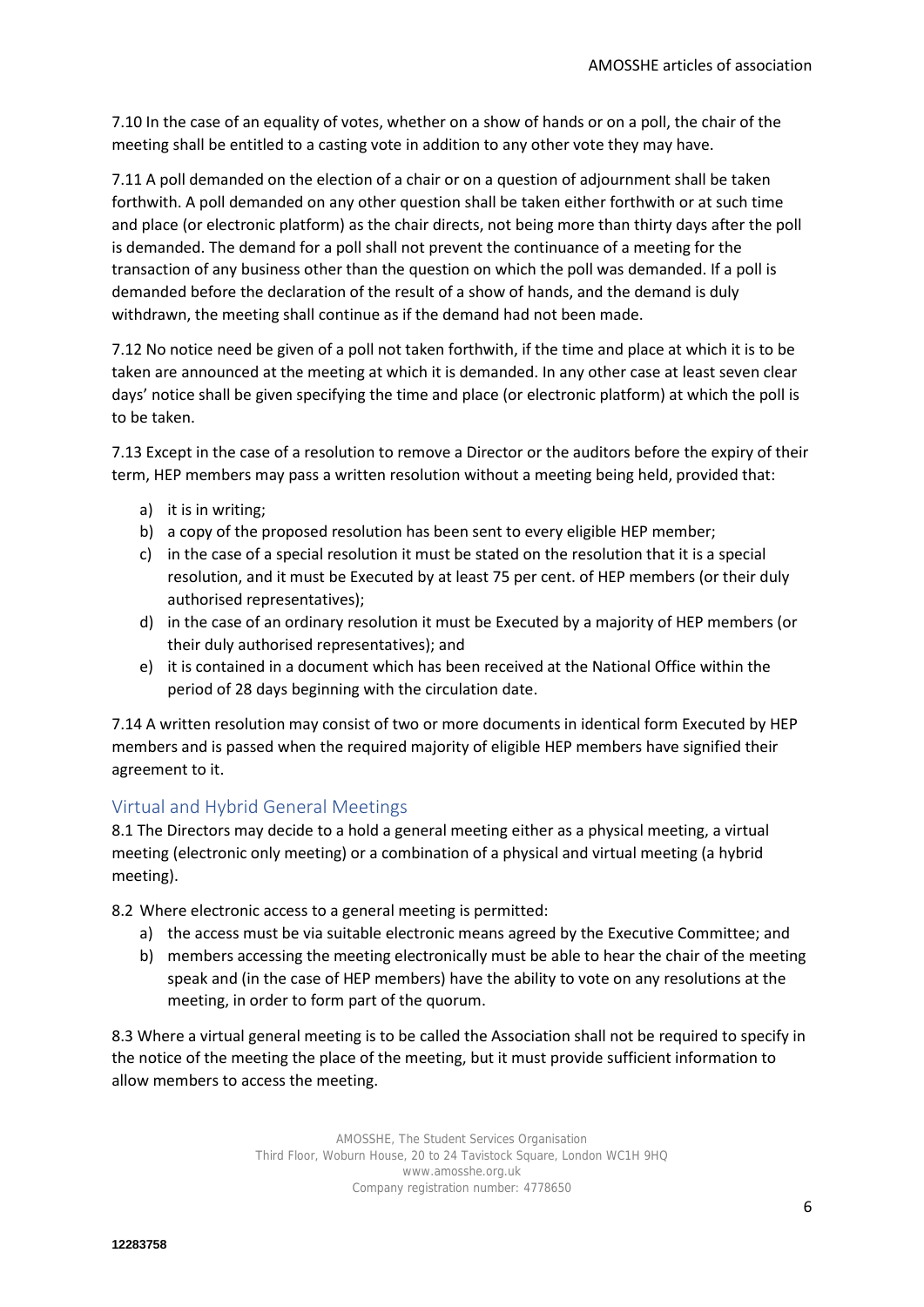8.4 If, after the sending of notice of a general meeting but before the meeting is held, or after the adjournment of a general meeting but before the adjourned meeting is held (whether or not notice of the adjourned meeting is required), the Executive Committee decides that it is impracticable or unreasonable to hold (i) the physical meeting at the declared place or (ii) the virtual or hybrid meeting on the electronic platform specified in the notice, and/or at the specified date and/or time, or the Executive Committee decides that it is more appropriate, it may change the place and/or electronic platform and/or postpone the date and/or time at which the meeting is to be held. If such decision is made, the Executive Committee may then change the place and/or the electronic platform and/or postpone the date and/or time again if it decides that it is reasonable to do so.

8.5 All resolutions put to a vote at a virtual or hybrid general meeting shall be voted on by a poll. Such poll votes may be cast by such means as the Executive Committee in its sole discretion deems appropriate for the purposes of the meeting.

8.6 All other provisions set out in these Articles in respect of the calling and holding of general meetings, including but not limited to quorum, proxy voting, chairing of the meeting and the procedures to be followed, shall still apply save as amended by this Article 8.

8.7 If a member, due to technological failings, is unable to attend a general meeting electronically or is only able to attend part of the general meeting, this shall not invalidate the meeting. The chair of the meeting shall however have the discretion to adjourn the virtual or hybrid meeting if such technological failings in their opinion substantially affect the holding of the meeting. All business conducted at the general meeting up to the time of adjournment shall be valid. If the meeting is so adjourned the Executive Committee shall determine the new date for the meeting to continue.

8.8 The Executive Committee may make any arrangement and impose any requirement or restriction as is necessary to ensure the identification of those taking part in any virtual or hybrid general meeting and the security of any electronic voting or communications which is proportionate to those objectives. In this respect the Executive Committee is able to authorise any voting application, system or facility for virtual or hybrid meetings as it sees fit.

8.9 The Executive Committee may take reasonable measures and may make such regulations as it deems necessary, relating to the holding of virtual and hybrid general meetings from time to time. Such regulations may include, but are not limited to, provisions relating to etiquette and communication in meetings and voting in meetings.

# Votes of members

9.1 Subject to Article 7.10 and to any rights or restrictions attached to any class of membership, every eligible member shall have one vote. Votes may be cast personally or by proxy or by postal ballot.

9.2 No member may vote at any general meeting nor by ballot unless all monies presently payable by them to the Association have been paid.

9.3 No objection shall be raised to the qualification of any voter except at the meeting or adjourned meeting at which the vote objected to is tendered, and every vote that is not disallowed at the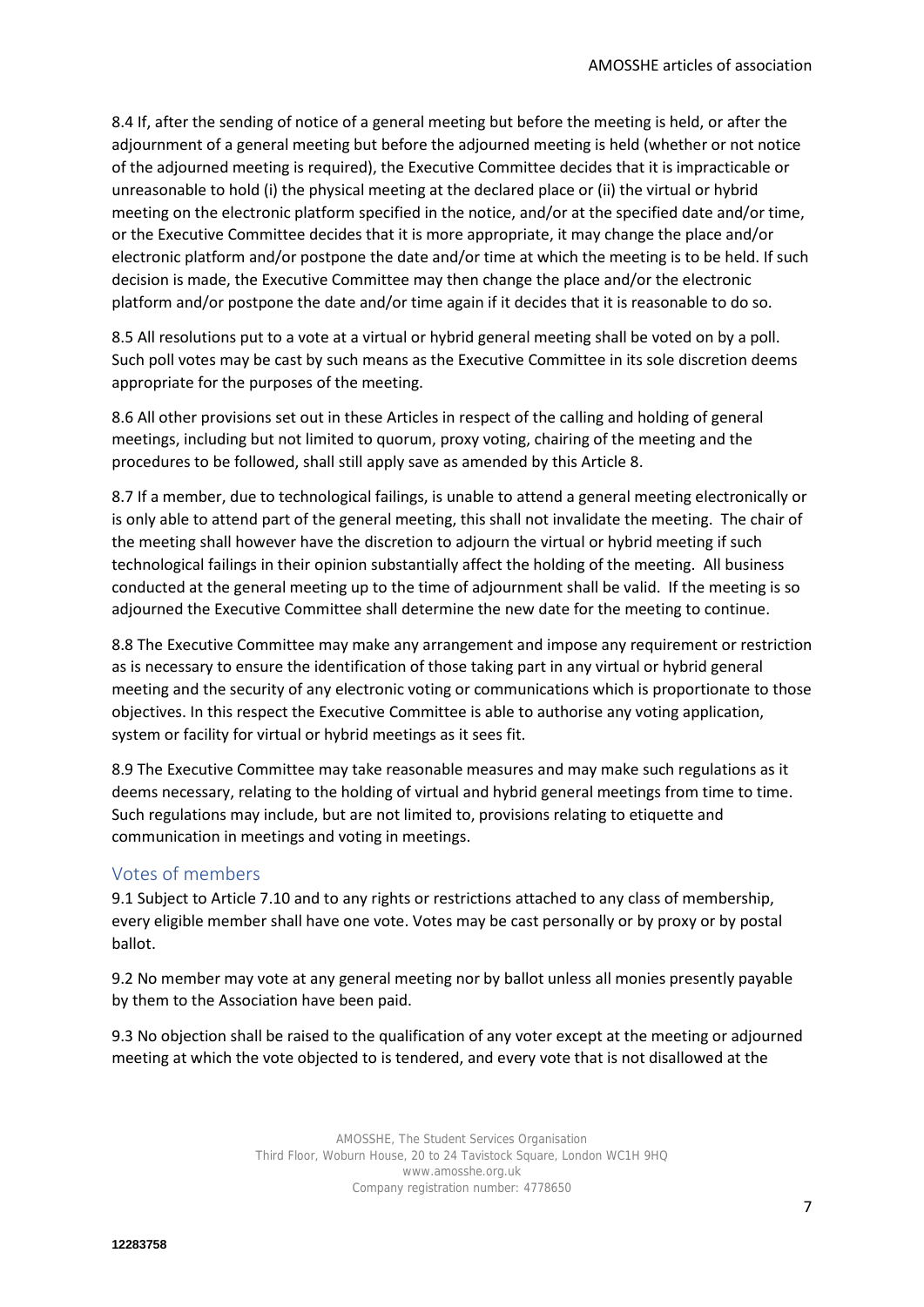meeting shall be valid. Any objection made in due time shall be referred to the chair of the meeting whose decision shall be final and conclusive.

9.4 The appointment of a proxy shall be executed by or on behalf of the appointor and shall be in any form that is usual, or which the Directors may approve and, if the Directors approve, may be delivered by email or other method of communication approved by the Directors.

9.5 The appointment of a proxy and any authority under which it is executed, or a copy of such authority certified notarially or in some other way approved by the Directors, may:

- a) in the case of an instrument in writing, be deposited at the place within the United Kingdom as is specified in the notice convening the meeting, or in any instrument of proxy sent out by the Association in relation to the meeting, not less than 48 hours before the time for holding the meeting or adjourned meeting at which the person named in the instrument proposes to vote; or
- b) in the case of an appointment contained in an electronic communication, where an address has been specified for the purpose of receiving electronic communications:
	- 1) in the notice convening the meeting; or
	- 2) in any instrument of proxy sent out in relation to the meeting; or
	- 3) in any invitation contained in an electronic communication to appoint a proxy issued in relation to the meeting ,

be received at such address not less than 48 hours before the time for holding the meeting or adjourned meeting at which the person named in the appointment proposes to vote;

- c) in the case of a poll taken more than 48 hours after it is demanded, be deposited or received as aforesaid after the poll has been demanded, and not less than 24 hours before the time appointed for the taking of the poll; or
- d) where the poll is not taken forthwith but is taken not more than 48 hours after it was demanded, be delivered at the meeting at which the poll was demanded to the chair of the meeting or to any Director;

and an appointment of proxy that is not deposited, delivered or received in a manner so permitted shall be invalid.

In this regulation and the next, "address", in relation to electronic communications, includes any number or address used for the purposes of such communications.

9.6 A nominated proxy vote or poll is valid even if the party who nominates the proxy changes their mind. However, if the nominating party gives notice that they no longer require a proxy vote before the meeting or poll begins, then the proxy vote is invalid.

# Number of Directors

10.1 Unless otherwise determined by ordinary resolution, the number of Directors shall not be subject to any maximum but shall be not less than two.

#### Powers of Directors

11.1 Subject to the provisions of the Act, the Rules of Association and the Articles, and to any directions given by special resolution, the business of the Association shall be managed by the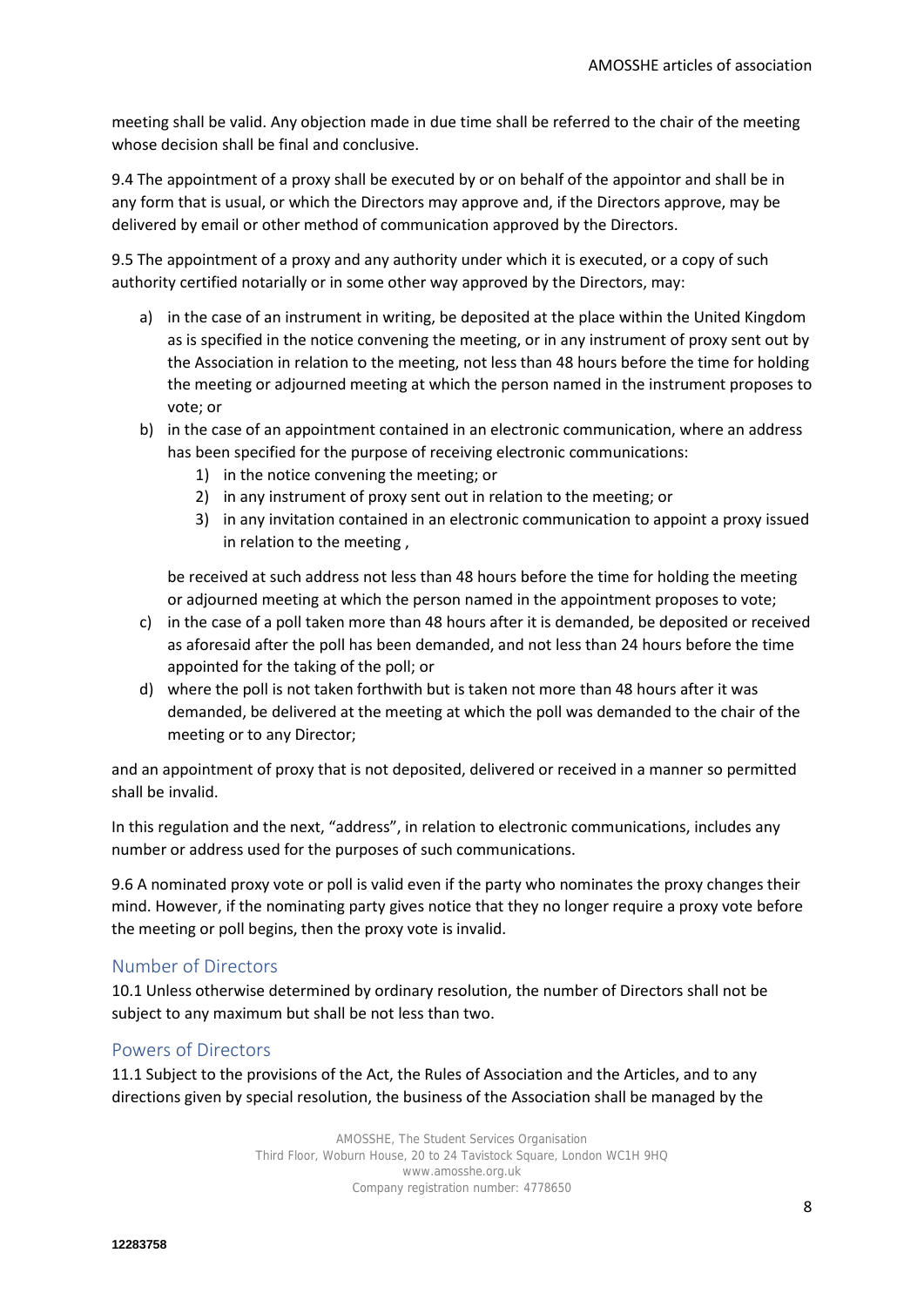Directors, who may exercise all the powers of the Association. No alteration of the Rules of Association or Articles and no such direction shall invalidate any prior act of the Directors, which would have been valid if that alteration had not been made or that direction had not been given. The powers given by this regulation shall not be limited by any special power given to the Directors by the Articles, and a meeting of Directors at which a quorum is present (as specified in Article 18.4) may exercise all powers exercisable by the Directors.

# Delegation of Directors' powers

12.1 The Directors may, by power of attorney or otherwise, appoint any person to be the agent of the Association for such purposes and on such conditions as they determine, including authority for the agent to delegate all or any of their powers.

12.2 The Directors may delegate any of their powers to any committee consisting of one or more Directors, or to staff of the National Office. Any such delegation may be made subject to any conditions the Directors may impose, and either collaterally with, or to the exclusion of, their own powers, and may be revoked or altered. Any such committee or person to which a Director delegates powers shall be governed by the Articles regulating the conduct of Directors so far as they are capable of applying.

# Appointment and retirement of Directors

13.1 Directors shall be appointed and shall retire in accordance with the Rules of Association.

# Disqualification and removal of Directors

- 14.1 The office of a Director will be vacated if the Director:
	- a) ceases to be employed by an organisation with Association membership for a period of more than three months, or their employing organisation ceases to be an Association member; or
	- b) becomes bankrupt or makes any arrangement or composition with their creditors generally; or
	- c) is considered by the Executive Committee to have become incapable, whether mentally or physically, of managing their own affairs and remains so for a period of at least three months and a majority of the other Directors resolve that their office be vacated; or
	- d) resigns their office by notice to the Association; or
	- e) is absent without permission from two consecutive meetings of the Executive Committee and it is resolved by a majority of the other Directors to remove them; or
	- f) is considered by a majority of the other Directors to have failed to uphold the principles as laid out in Executive Roles and Values document located in the governance section of the Association website [www.amosshe.org.uk/governance.](http://www.amosshe.org.uk/governance)

# Directors' remuneration

15.1 The Directors shall not be entitled to any remuneration in respect of their appointments as Directors.

15.2 Subject to Article 15.1, the Directors shall be entitled to reasonable and proper payment in return for any goods or services provided by them to the Association, and to any other payment the Executive Committee resolves is reasonable, proper and in the best interests of the Association.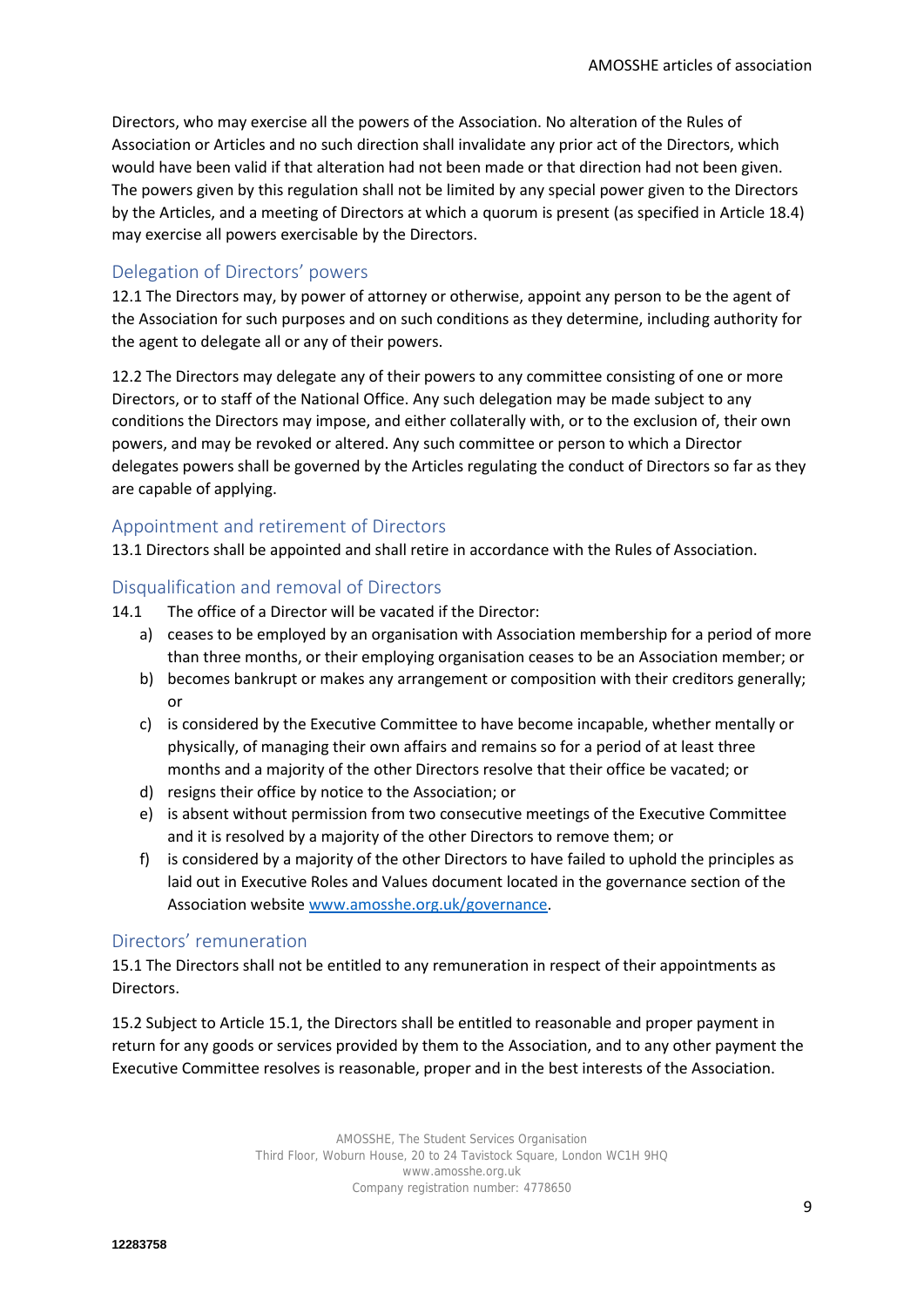# Directors' expenses

16.1 The Directors may be paid all travelling, hotel, and other expenses properly incurred by them in connection with their attendance at Association meetings, including Executive Committee meetings, committee meetings and general meetings, or otherwise in connection with the discharge of their duties in relation to the Association.

# Directors' appointments and interests

17.1 Subject to the provisions of the Act, the Directors may appoint one or more of their number to any Chair or Vice Chair roles. Subject to Article 15.1 above, any such appointment may be made upon such terms as the Directors determine. Any appointment of a Director to a Chair or Vice Chair roles shall terminate if they cease to be a Director.

17.2 Subject to the provisions of the Act, and provided that they have disclosed to the Directors the nature and extent of any material interest of theirs, a Director notwithstanding their office:

- a) may be a party to, or otherwise interested in, any transaction or arrangement with the Association or in which the Association is otherwise interested;
- b) may be a director or other officer of, or employed by, or a party to any transaction or arrangement with, or otherwise interested in, any corporate promoted by the Association or in which the Association is otherwise interested; and
- c) shall not, by reason of their office, be accountable to the Association for any benefit that they derive from any such office or employment, or from any such transaction or arrangement, or from any interest in any such body corporate, and no such transaction or arrangement shall be liable to be voided on the ground of any such interest or benefit.
- 17.3 For the purposes of this Article 17:
	- a) a general notice given to the Directors that a Director is to be regarded as having an interest of the nature and extent specified in the notice in any transaction or arrangement in which a specified person or class of persons is interested, shall be deemed to be a disclosure that the Director has an interest in any such transaction of the nature and extent so specified; and
	- b) an interest of which a Director has no knowledge and of which it is unreasonable to expect them to have knowledge shall not be treated as an interest of theirs.

17.4 Subject to the provisions of the Act, a Director may vote on any contract or arrangement in which they are interested, and on any matter arising therefrom, and if they shall so vote, their vote shall be counted and they shall be reckoned in estimating a quorum when any such contract or arrangement is under consideration.

# Meetings of the Executive Committee

18.1 Subject to the provisions of the Act and Articles, the Directors may regulate their proceedings as they think fit.

18.2 A Executive Committee meetings (and meetings of Director committees) may be held in person, by telephone, or by suitable electronic means agreed by the Executive Committee (or committee) in which all participants may communicate with all other participants.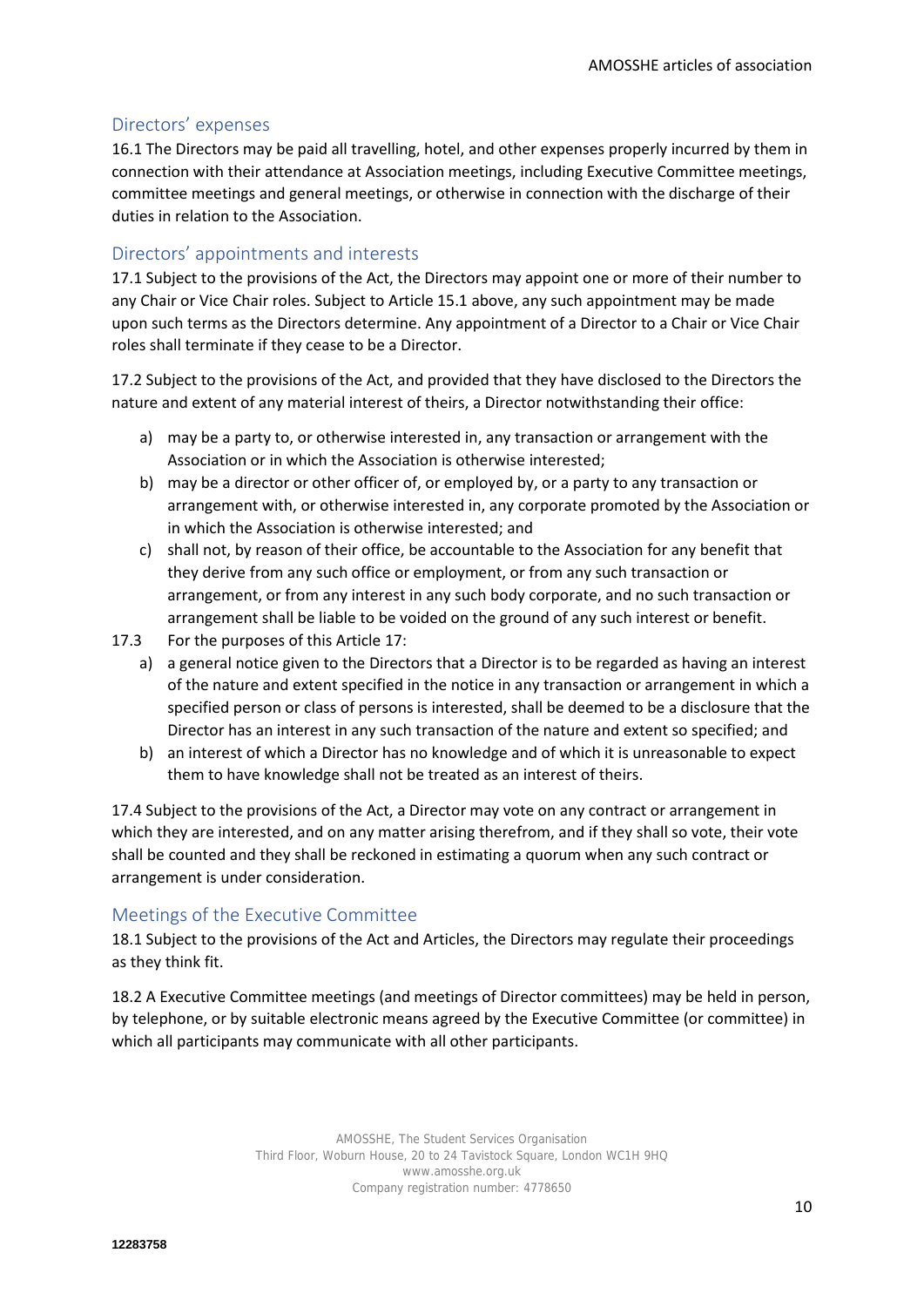18.3 A Director may, or the staff of the National Office at the request of a Director shall, call a meeting of the Directors. It shall not be necessary to give notice of a meeting to a Director who is absent from the United Kingdom.

18.4 Questions arising at a meeting shall be decided by a majority of votes. In the case of an equality of votes, the Chair shall have a second or casting vote.

18.5 The quorum for the transaction of the business of the Directors may be fixed by the Directors, and unless so fixed at any other number shall be five.

18.6 The Directors (or a sole Director) may act notwithstanding any vacancies in their number, but if the number of Directors is less than the number fixed as a quorum, the Directors (or Director) may act only for the purpose of filling vacancies or calling a general meeting.

18.7 The Chair of the Association, duly elected by the membership and in accordance with the Rules of Association, shall also be the Chair of the Executive Committee and preside at every meeting of Directors at which they are present. But if there is no Director currently holding that office, or the Chair is not present within five minutes after the time appointed for the meeting, the Directors present may appoint one of their number to be chair of the meeting.

18.8 All acts done by a meeting of Directors, or of a committee of Directors, or by a person acting as a Director shall, notwithstanding that it be afterwards discovered that there was a defect in the appointment of any Director or that any of them were disqualified from holding office, or had vacated office, or were not entitled to vote, be as valid as if every such person had been duly appointed and was qualified and had continued to be a Director and had been entitled to vote.

18.9 A resolution in writing, signed by all the Directors entitled to receive notice of a meeting of Directors (or of a committee of Directors), shall be as valid and effectual as if it had been passed at a meeting of Directors (or, as the case may be, a committee of Directors) duly convened and held, and may consist of several documents in the like form, each signed by one or more Directors.

#### Minutes

19.1 The Directors shall cause minutes to be made:

- a) of all appointments of chairs made by the Directors; and
- b) of all proceedings at meetings of the Association and of the Directors, and of committees of Directors, including the names of the Directors present at each such meeting.

#### **Notices**

20.1 Any notice to be given to or by any person pursuant to the Articles (other than a notice calling a meeting of the Directors) shall be in writing, or shall be given using electronic communications to an address, for the time being notified for that purpose to the person giving the notice. In this regulation "address", in relation to electronic communications, includes any number or address used for the purposes of such communications.

20.2 the Association may give any notice to a member either personally or by sending it by post in a prepaid envelope addressed to the member at their registered address, or by leaving it at that address, or by giving it using electronic communications to an address for the time being notified to the Association by the member. A member whose registered address is not within the United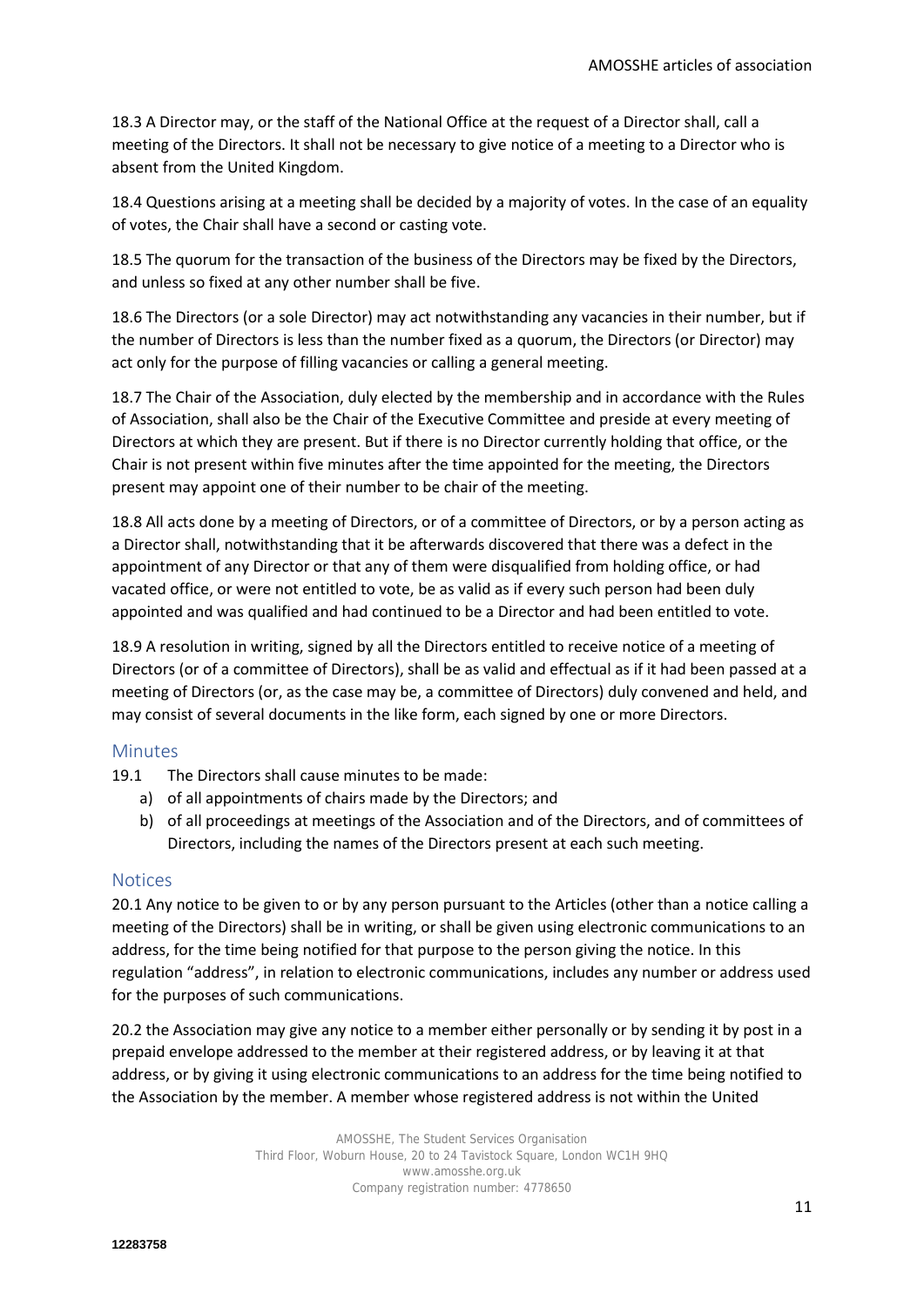Kingdom and who gives to the Association an address within the United Kingdom at which notices may be given to them, or an address to which notices may be sent using electronic communications, shall be entitled to have notices given to them at that address, but otherwise no such member shall be entitled to receive any notice from the Association. In this regulation "address", in relation to electronic communications, includes any number or address used for the purposes of such communications.

20.3 A member present, either in person or by proxy, at any meeting of the Association shall be deemed to have received notice of the meeting and, where requisite, of the purposes for which it was called.

20.4 Proof that an envelope containing a notice was properly addressed, prepaid and posted shall be conclusive evidence that the notice was given. Proof that a notice contained in an electronic communication was sent in accordance with guidance issued by the Institute of Chartered Secretaries and Administrators shall be conclusive evidence that the notice was given. A notice shall be deemed to have been given at the expiration of 48 hours after the envelope containing it was posted, or, in the case of a notice contained in an electronic communication, at the expiration of 48 hours after the time it was sent.

# Indemnity

21.1 Subject to the provisions of the Act, but without prejudice to any indemnity to which they may otherwise be entitled, every Director of the Association shall be indemnified out of the assets of the Association against all costs, charges, expenses, losses, damages and liabilities incurred by them in or about the execution of their duties or the exercise of their powers, or otherwise in relation thereto, including (without prejudice to the generality of the foregoing) any liability incurred by them in defending any proceedings, whether civil or criminal, which relate to anything done or omitted or alleged to have been done or omitted by them as a Director or employee of the Association, in which judgment is given in their favour, or in which they are acquitted, or which are otherwise disposed of without any finding or admission of material breach of duty on their part, or in connection with any application in which relief is granted to them by the court from liability for negligence, default, breach of duty or breach of trust in relation to the affairs of the Association.

# Rules

22.1 Rules governing the election of Directors, and specifically the Chair, shall be made and varied by resolution of the HEP members, or by such other method as may be determined by the HEP members from time to time, and may include a requirement for Directors to retire by rotation, procedures and other matters relating to the conduct of ballots and the nomination of persons proposed for election as Directors and all related matters.

22.2 Subject to these Articles, the Directors may from time to time make such rules or bylaws as they may deem necessary or expedient or convenient for the proper conduct and management of the Association, and for the purposes of prescribing classes of and conditions of membership and, in particular but without prejudice to the generality of the foregoing, they may by such rules or bylaws regulate: